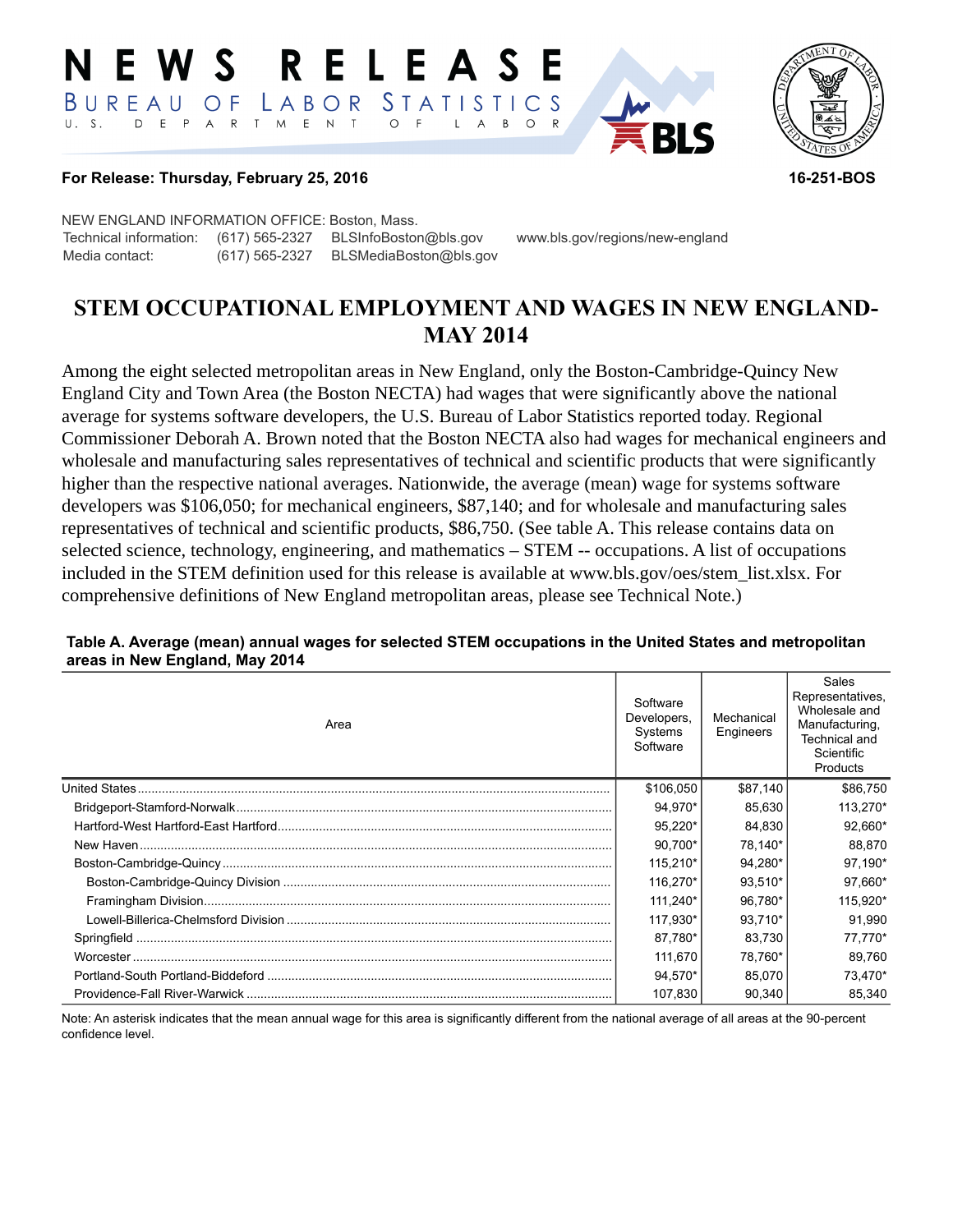The Boston NECTA had a combined employment of 48,090 in the three selected STEM occupations. The Boston-Cambridge-Quincy division (the Boston MD) had a combined employment of 32,820, while the Framingham division (the Framingham MD) and the Lowell-Billerica-Chelmsford division (the Lowell MD) had a combined employment of 6,560 and 3,100, respectively. Among the other selected metropolitan areas in New England, Hartford-West Hartford-East Hartford and Bridgeport-Stamford-Norwalk had a combined employment of 4,740 and 4,120, respectively, for the three occupations. Combined employment was less than 4,000 in each of the remaining selected metropolitan areas in New England. (See table B.)

Location quotients (LQ's) allow us to explore the occupational make-up of a metropolitan area by comparing the composition of jobs in an area relative to the national average. For example, a location quotient of 2.0 indicates that an occupation accounts for twice the share of employment in the area than it does nationally.

The Boston NECTA and its three divisions had above-average LQ's for the three selected STEM occupations. For systems software developers, the Framingham MD had a LQ of 9.7, meaning that systems software developers were employed at almost 10 times the national rate. The Lowell MD had a LQ of 4.1 and the Boston MD had an LQ of 3.7. (See table B.) For mechanical engineers, the Framingham MD had an LQ of 3.4 and the Lowell MD had an LQ of 2.6. For wholesale and manufacturing sales representatives of technical and scientific products, the Lowell MD had a LQ of 3.8 and the Framingham MD had a LQ of 2.5.

| Area                                 | Software Developers, Systems<br>Software |                      | <b>Mechanical Engineers</b> |                      | Sales Representatives,<br>Wholesale and Manufacturing.<br><b>Technical and Scientific</b><br>Products |                      |
|--------------------------------------|------------------------------------------|----------------------|-----------------------------|----------------------|-------------------------------------------------------------------------------------------------------|----------------------|
|                                      | Total<br>employment                      | Location<br>quotient | Total<br>employment         | Location<br>quotient | Total<br>employment                                                                                   | Location<br>quotient |
|                                      | 382,400                                  | 1.0                  | 270,700                     | 1.0                  | 335,540                                                                                               | 1.0                  |
| Bridgeport-Stamford-Norwalk          | 1,650                                    | 1.4                  | 1,000                       | 1.2                  | 1,470                                                                                                 | 1.4                  |
| Hartford-West Hartford-East Hartford | 1,550                                    | 1.0                  | 1,780                       | 1.6                  | 1,410                                                                                                 | 1.0                  |
|                                      | 470                                      | 0.6                  | 480                         | 0.9                  | 1,100                                                                                                 | 1.6                  |
| Boston-Cambridge-Quincy              | 25,940                                   | 3.5                  | 8,270                       | 1.6                  | 13,880                                                                                                | 2.2                  |
| Boston-Cambridge-Quincy Division     | 18.600                                   | 3.7                  | 5,290                       | 1.5                  | 8,930                                                                                                 | 2.0                  |
|                                      | 4,470                                    | 9.7                  | 1,090                       | 3.4                  | 1,000                                                                                                 | 2.5                  |
| Lowell-Billerica-Chelmsford Division | 1,380                                    | 4.1                  | 610                         | 2.6                  | 1,110                                                                                                 | 3.8                  |
|                                      | 270                                      | 0.3                  | 570                         | 1.0                  | 540                                                                                                   | 0.8                  |
|                                      | 1,050                                    | 1.5                  | 550                         | 1.1                  | 850                                                                                                   | 1.4                  |
| Portland-South Portland-Biddeford    | 220                                      | 0.4                  | 200                         | 0.5                  | 510                                                                                                   | 1.0                  |
|                                      | 1,860                                    | 1.2                  | 1,190                       | 1.1                  | 930                                                                                                   | 0.7                  |

| Table B. Employment of selected STEM occupations in the United States and metropolitan areas in New |  |
|-----------------------------------------------------------------------------------------------------|--|
| England, May 2014                                                                                   |  |

### **Wages for systems software developers in selected New England metropolitan areas**

The Boston NECTA (\$115,210) was the only metropolitan area where wages for systems software developers were significantly above the national average of \$106,050. All three of the divisions within the Boston NECTA had above-average wages. Five metropolitan areas had wages that were significantly lower than the U.S. average, of which Springfield (\$87,780) and New Haven (\$90,700) were among the lower-paid. Systems software developers in the remaining two areas earned wages that were not measurably different from the U.S. average.

### **Wages for mechanical engineers in selected New England metropolitan areas**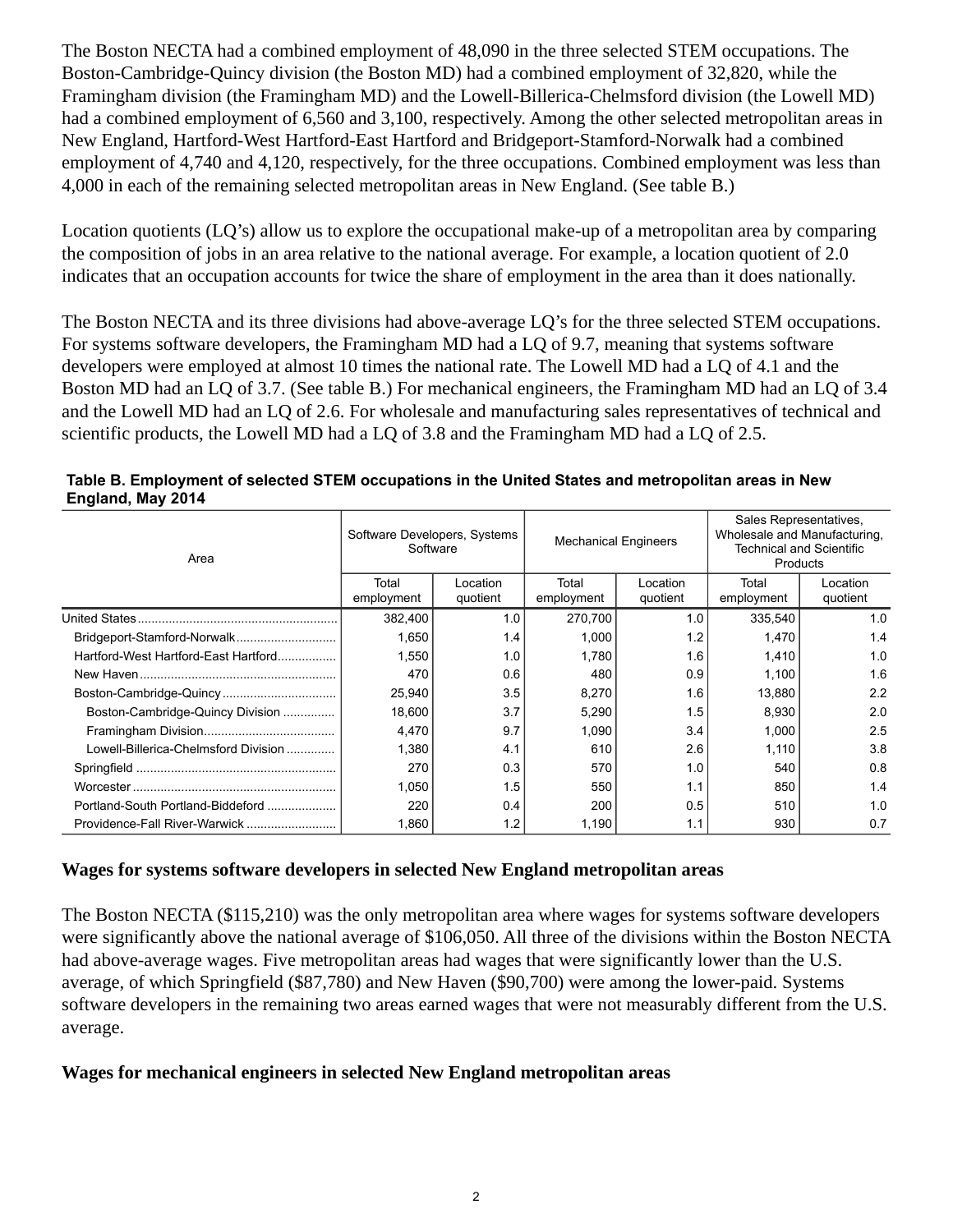Wages for mechanical engineers in the Boston NECTA, at \$94,280, were significantly higher than the national average of \$87,140. The three divisions in the Boston NECTA had above-average wages for mechanical engineers. In contrast, wages in the New Haven (\$78,140) and Worcester (\$78,760) metropolitan areas were significantly below the national average. In the remaining five areas, earnings for mechanical engineers were not measurably different from the U.S. average.

## **Wages for wholesale and manufacturing sales representatives of technical and scientific products in selected New England metropolitan areas**

Bridgeport (\$113,270), Boston (\$97,190), and Hartford (\$92,660) had wages that were significantly higher than the national average of \$86,750 for wholesale and manufacturing sales representatives of technical and scientific products. The Boston and Framingham divisions also had significantly higher wages. Portland-South Portland-Biddeford (\$73,470) and Springfield (\$77,770) had wages that were significantly lower than the national average. Earnings for wholesale and manufacturing sales representatives of technical and scientific products in the remaining three metropolitan areas were not significantly different from the national average.

These statistics are from the Occupational Employment Statistics (OES) survey, a federal-state cooperative program between BLS and State Workforce Agencies, in this case, the Connecticut Department of Labor, the Maine Department of Labor, the Massachusetts Department of Unemployment Assistance, the New Hampshire Department of Employment Security, and the Rhode Island Department of Labor and Training.

# **Statistical Significance**

A value that is statistically different from another does not necessarily mean that the difference has economic or practical significance. Statistical significance is concerned with the ability to make confident statements about a universe based on a sample. It is entirely possible that a large difference between two values is not significantly different statistically, while a small difference is, since both the size and heterogeneity of the sample affect the relative error of the data being tested.

# **Technical Note**

The Occupational Employment Statistics (OES) survey is a semiannual mail survey measuring occupational employment and wage rates for wage and salary workers in nonfarm establishments in the United States. Guam, Puerto Rico, and the Virgin Islands are also surveyed, but their data are not included in the national estimates. OES estimates are constructed from a sample of about 1.2 million establishments. Forms are mailed to approximately 200,000 sampled establishments in May and November each year. May 2014 estimates are based on responses from six semiannual panels collected over a 3-year period: May 2014, November 2013, May 2013, November 2012, May 2012, and November 2011. The overall national response rate for the six panels is 74.3 percent based on establishments and 70.5 percent based on weighted sampled employment. The unweighted employment of sampled establishments across all six semiannual panels represents approximately 57.1 percent of total national employment. (Response rates are slightly lower for these estimates due to the federal shutdown in October 2013.) For more information about OES concepts and methodology, go to [www.bls.gov/news.release/ocwage.tn.htm](https://www.bls.gov/news.release/ocwage.tn.htm).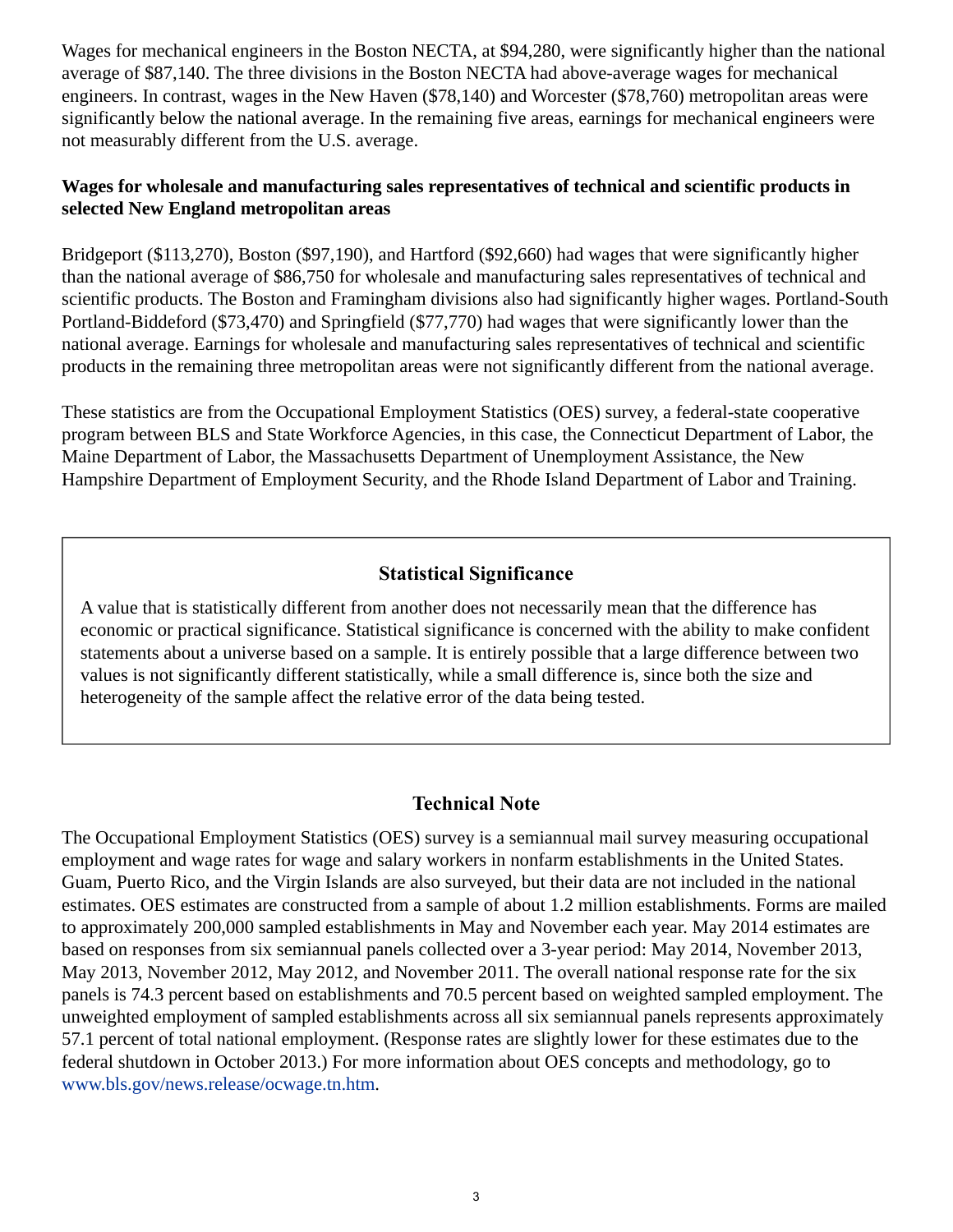The OES survey provides estimates of employment and hourly and annual wages for wage and salary workers in 22 major occupational groups and 821 detailed occupations for the nation, states, metropolitan statistical areas, metropolitan divisions, and nonmetropolitan areas. In addition, employment and wage estimates for 94 minor groups and 458 broad occupations are available in the national data. OES data by state and metropolitan/nonmetropolitan area are available from [www.bls.gov/oes/current/oessrcst.htm](https://www.bls.gov/oes/current/oessrcst.htm) and [www.bls.gov/](https://www.bls.gov/oes/current/oessrcma.htm) [oes/current/oessrcma.htm,](https://www.bls.gov/oes/current/oessrcma.htm) respectively.

The May 2014 OES estimates are based on the 2010 Standard Occupational Classification (SOC) system and the 2012 North American Industry Classification System (NAICS). Information about the 2010 SOC is available on the BLS website at [www.bls.gov/soc](https://www.bls.gov/soc) and information about the 2012 NAICS is available at [www.bls.gov/bls/naics.htm.](https://www.bls.gov/bls/naics.htm)

### **Metropolitan area definitions**

The substate area data published in this release reflect the standards and definitions established by the U.S. Office of Management and Budget.

**Boston -Cambridge-Quincy, Mass.-N.H. NECTA** includes applicable cities and towns in the following divisions: Boston-Cambridge-Quincy, Mass. NECTA Division, Brockton-Bridgewater-Easton, Mass. NECTA Division, Framingham, Mass. NECTA Division, Haverhill-North Andover-Amesbury, Mass. NECTA Division, Lawrence-Methuen-Salem, Mass.-N.H. NECTA Division, Lowell-Billerica-Chelmsford, Mass.-N.H. NECTA Division, Nashua, N.H.-Mass. NECTA Division, Peabody, Mass. NECTA Division, and the Taunton-Norton-Raynham, Mass. NECTA Division.

**Boston-Cambridge-Quincy, Mass. NECTA Division** includes Acton town, Andover town, Arlington town, Ayer town, Bedford town, Belmont town, Beverly city, Bolton town, Boston city, Boxborough town, Boxford town, Braintree town, Brookline town, Burlington town, Cambridge city, Canton town, Carlisle town, Carver town, Chelsea city, Cohasset town, Concord town, Dedham town, Dover town, Duxbury town, Essex town, Everett city, Foxborough town, Franklin city, Gloucester city, Groton town, Hamilton town, Hanover town, Harvard town, Hingham town, Holbrook town, Hull town, Ipswich town, Kingston town, Lexington town, Lincoln town, Littleton town, Lynnfield town, Malden city, Manchester by the Sea town, Mansfield town, Marshfield town, Maynard town, Medfield town, Medford city, Medway town, Melrose city, Middleton town, Millis town, Milton town, Needham town, Newbury town, Newburyport city, Newton city, Norfolk town, North Reading town, Norwell town, Norwood town, Pembroke town, Plymouth town, Quincy city, Randolph town, Reading town, Revere city, Rockland town, Rockport town, Rowley town, Saugus town, Scituate town, Sharon town, Sherborn town, Shirley town, Somerville city, and Stoneham town, Stoughton town, Stow town, Sudbury town, Topsfield town, Wakefield town, Walpole town, Waltham city, Watertown city, Wayland town, Wellesley town, Wenham town, Weston town, Westwood town, Weymouth town, Wilmington town, Winchester town, Winthrop town, Woburn city, and Wrentham town in Massachusetts.

**Framingham , Mass. NECTA Division** includes Ashland town, Berlin town, Framingham town, Holliston town, Hopedale town, Hopkinton town, Hudson town, Marlborough city, Mendon town, Milford town, Natick town, Southborough town, and Upton town in Massachusetts.

**Lowell-Billerica-Chelmsford, Mass.-N.H. NECTA Division** includes Billerica town, Chelmsford town, Dracut town, Dunstable town, Lowell city. Tewksbury town, Tyngsborough town, and Westford town in Massachusetts; and Pelham town, New Hampshire.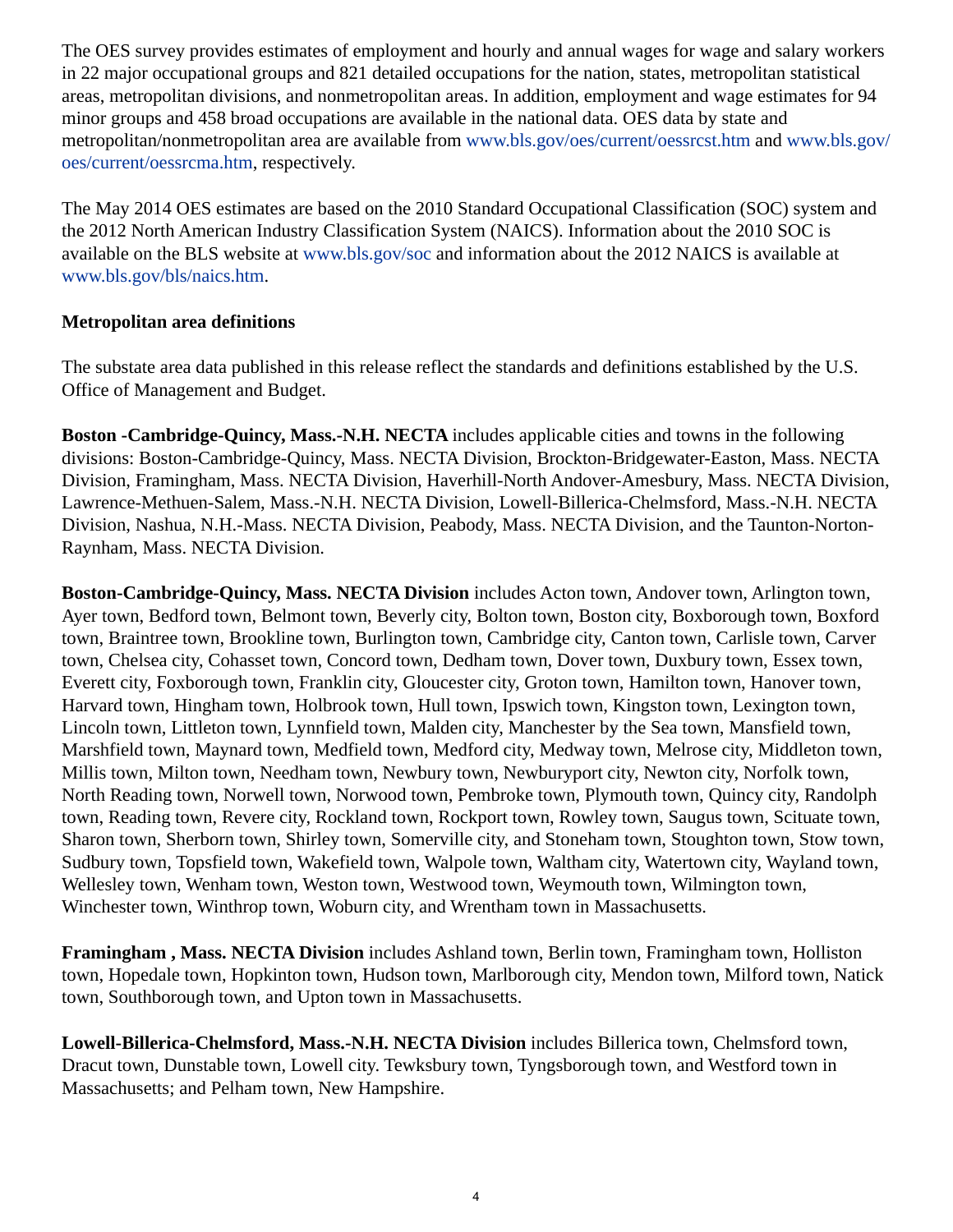**Bridgeport-Stamford-Norwalk, Conn. Metropolitan Statistical Area (MSA)** includes Ansonia city, Bridgeport city, Darien town, Derby city, Easton town, Fairfield town, Greenwich town, Milford city, Monroe town, New Canaan town, Newtown town, Norwalk city, Oxford town, Redding town, Ridgefield town, Seymour town, Shelton city, Southbury town, Stamford city, Stratford town, Trumbull town, Weston town, Westport town, Wilton town, and Woodbridge town in Connecticut.

**Hartford-West Hartford-East Hartford, Conn. MSA** includes Andover town, Ashford town, Avon town, Barkhamsted town, Berlin town, Bloomfield town, Bolton town, Bristol city, Burlington town, Canton town, Colchester town, Columbia town, Coventry town, Cromwell town, East Granby town, East Haddam town, East Hampton town, East Hartford town, Ellington town, Farmington town, Glastonbury town, Granby town, Haddam town, Hartford city, Hartland town, Harwinton town, Hebron town, Lebanon town, Manchester town, Mansfield town, Marlborough town, Middlefield town, Middletown city, New Britain city, New Hartford town, Newington town, Plainville town, Plymouth town, Portland town, Rocky Hill town, Simsbury town, South Windsor town, Southington town, Stafford town, Thomaston town, Tolland town, Union town, Vernon town, West Hartford town, Wethersfield town, Willington town, and Windsor town in Connecticut.

**New Haven, Conn. MSA** includes Bethany town, Branford town, Cheshire town, Chester town, Clinton town, Deep River town, Durham town, East Haven town, Essex town, Guilford town, Hamden town, Killingworth town, Madison town, Meriden city, New Haven city, North Branford town, North Haven town, Old Saybrook town, Orange town, Wallingford town, West Haven city, and Westbrook town in Connecticut.

**Portland-South Portland-Biddeford, Maine MSA** includes Alfred town, Arundel town, Baldwin town, Biddeford city, Buxton town, Cape Elizabeth town, Casco town, Cornish town, Cumberland town, Dayton town, Falmouth town, Freeport town, Frye Island, Gorham town, Gray town, Hiram town, Hollis town, Kennebunk town, Kennebunkport town, Limerick town, Limington town, Long Island town, Lyman town, Naples town, New Gloucester town, North Yarmouth town, Old Orchard Beach town, Parsonsfield town, Porter town, Portland city, Pownal town, Raymond town, Saco city, Scarborough town, Sebago town, South Portland city, Standish town, Waterboro town, Westbrook city, Windham town, and Yarmouth town in Maine.

**Providence -Fall River-Warwick, R.I.-Mass. MSA** includes Attleboro city, Bellingham town, Blackstone town, Fall River city, Millville town, North Attleborough town, Plainville town, Rehoboth town, Seekonk town, Somerset town, Swansea town, and Westport town in Massachusetts; Barrington town, Bristol town, Burrillville town, Central Falls city, Charlestown town, Coventry town, Cranston city, Cumberland town, East Greenwich town, East Providence city, Exeter town, Foster town, Glocester town, Hopkinton town, Jamestown town, Johnston town, Lincoln town, Little Compton town, Middletown town, Narragansett town, Newport city, North Kingstown town, North Providence town, North Smithfield town, Pawtucket city, Portsmouth town, Providence city, Richmond town, Scituate town, Smithfield town, South Kingstown town, Tiverton town, Warren town, Warwick city, West Greenwich town, West Warwick town, and Woonsocket city in Rhode Island.

**Springfield, Mass.-Conn. NECTA** includes Agawam city, Ashfield town, Belchertown town, Blandford town, Brimfield town, Chester town, Chesterfield town, Chicopee city, Cummington town, Deerfield town, East Longmeadow town, Easthampton town, Goshen town, Granby town, Granville town, Hadley town, Hampden town, Hatfield town, Holyoke city, Huntington town, Longmeadow town, Ludlow town, Middlefield town, Monson town, Montgomery town, Northampton city, Palmer town, Plainfield town, Russell town, South Hadley town, Southampton town, Southwick town, Springfield city, Tolland town, Wales town,